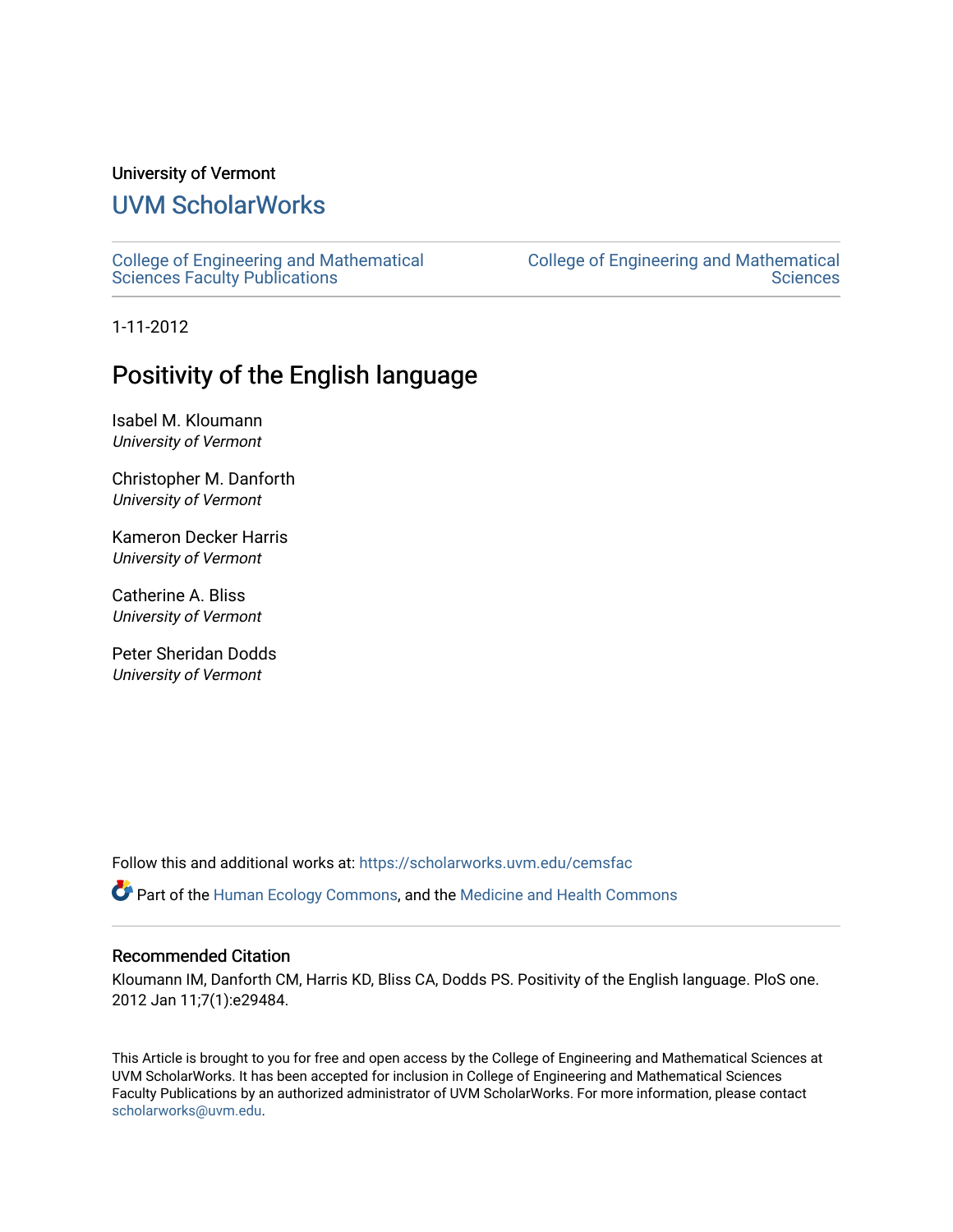# Positivity of the English Language

### Isabel M. Kloumann<sup>1,4</sup>, Christopher M. Danforth<sup>1,2,3</sup>\*, Kameron Decker Harris<sup>1</sup>, Catherine A. Bliss<sup>1</sup>, Peter Sheridan Dodds $1,2,3$ \*

1 Department of Mathematics and Statistics, University of Vermont, Burlington, Vermont, United States of America, 2 Center for Complex Systems, University of Vermont, Burlington, Vermont, United States of America, 3 Vermont Advanced Computing Center, University of Vermont, Burlington, Vermont, United States of America, 4 Department of Physics, University of Vermont, Burlington, Vermont, United States of America

#### Abstract

Over the last million years, human language has emerged and evolved as a fundamental instrument of social communication and semiotic representation. People use language in part to convey emotional information, leading to the central and contingent questions: (1) What is the emotional spectrum of natural language? and (2) Are natural languages neutrally, positively, or negatively biased? Here, we report that the human-perceived positivity of over 10,000 of the most frequently used English words exhibits a clear positive bias. More deeply, we characterize and quantify distributions of word positivity for four large and distinct corpora, demonstrating that their form is broadly invariant with respect to frequency of word use.

Citation: Kloumann IM, Danforth CM, Harris KD, Bliss CA, Dodds PS (2012) Positivity of the English Language. PLoS ONE 7(1): e29484. doi:10.1371/ journal.pone.0029484

Editor: Luís A. Nunes Amaral, Northwestern University, United States of America

Received October 26, 2011; Accepted November 29, 2011; Published January 11, 2012

**Copyright:** © 2012 Kloumann et al. This is an open-access article distributed under the terms of the Creative Commons Attribution License, which permits unrestricted use, distribution, and reproduction in any medium, provided the original author and source are credited.

Funding: The authors are grateful for the computational resources provided by the Vermont Advanced Computing Center which is supported by NASA (NNX 08A096G). KDH was supported by VT-NASA EPSCoR. PSD was supported by NSF CAREER Award # 0846668. The funders had no role in study design, data collection and analysis, decision to publish, or preparation of the manuscript.

Competing Interests: The authors have declared that no competing interests exist.

\* E-mail: peter.dodds@uvm.edu (PSD); chris.danforth@uvm.edu (CMD)

#### Introduction

While we regard ourselves as social animals, we have a history of actions running from selfless benevolence to extreme violence at all scales of society, and we remain scientifically and philosophically unsure as to what degree any individual or group is or should be cooperative and pro-social. Traditional economic theory of human behavior, for example, assumes that people are inherently and rationally selfish–a core attribute of homo economicus–with the emergence of global cooperation thus rendered a profound mystery [1,2]. Yet everyday experience and many findings of psychology, behavioral economics, and neuroscience indicate people favour seemingly irrational heuristics [3,4] over strict rationality as exemplified in loss-aversion [5], confirmation bias [6], and altruistic punishment [7]. Religions and philosophies similarly run the gamut in prescribing the right way for individuals to behave, from the universal non-harming advocated by Jainism, Gandhi's call for nonviolent collective resistance, and exhortations toward altruistic behavior in all major religions, to arguments for the necessity of a Monarch [8], the strongest forms of libertarianism, and the ''rational self-interest'' of Ayn Rand's Objectivism [9].

In taking the view that humans are in part story-tellers–homo narrativus–we can look to language itself for quantifiable evidence of our social nature. How is the structure of the emotional content rendered in our stories, fact or fiction, and social interactions reflected in the collective, evolutionary construction of human language? Previous findings are mixed: suggestive evidence of a positive bias has been found in small samples of English words [10–12], framed as the Pollyanna Hypothesis [10] and Linguistic Positivity Bias [12], while experimental elicitation of emotional words has instead found a strong negative bias [13].

To test the overall positivity of the English language, and in contrast to previous work [11,13,14], we chose words based solely on frequency of use, the simplest and most impartial gauge of word importance. We focused on measuring happiness, or psychological valence [15], as it represents the dominant emotional response [16,17]. With this approach, we examined four large-scale text corpora (see Tab. 1 for details): Twitter, The Google Books Project (English), The New York Times, and Music lyrics. These corpora, which we will refer to as TW, GB, NYT, and ML, cover a wide range of written expression including broadcast media, opinion, literature, songs, and public social interactions ([18]), and span the gamut in terms of grammatical and orthographic correctness.

We took the top 5000 most frequently used words from each corpus, and merged them to form a resultant list of 10,222 unique words. We then used Amazon's Mechanical Turk [19,20] to obtain 50 independent evaluations per word on a 1 to 9 integer scale, asking participants to rate their happiness in response to each word in isolation (1 = least happy,  $5$  = neutral, and  $9$  = most happy [14,21]). While still evolving, Mechanical Turk has proved over the last few years to be a reliable and fast service for carrying out large-scale social science research [22–26].

We computed the average happiness score and standard deviation for each word. We obtained sensible results that showed excellent statistical agreement with previous studies for smaller word sets, including a translated Spanish version (see [14,20, 27] for details). The highest and lowest scores were  $h_{avg}$ ('laughter') = 8.50 and  $h_{avg}$ ('terrorist') = 1.30, with expectedly neutral words averaging near 5, e.g.,  $h_{avg}$  ('the') = 4.98 and  $h_{avg}$ ('it') = 5.02. We refer to our ongoing studies as Language Assessment by Mechanical Turk, using the abbreviation labMT 1.0 data set for the present work (the full data set is provided as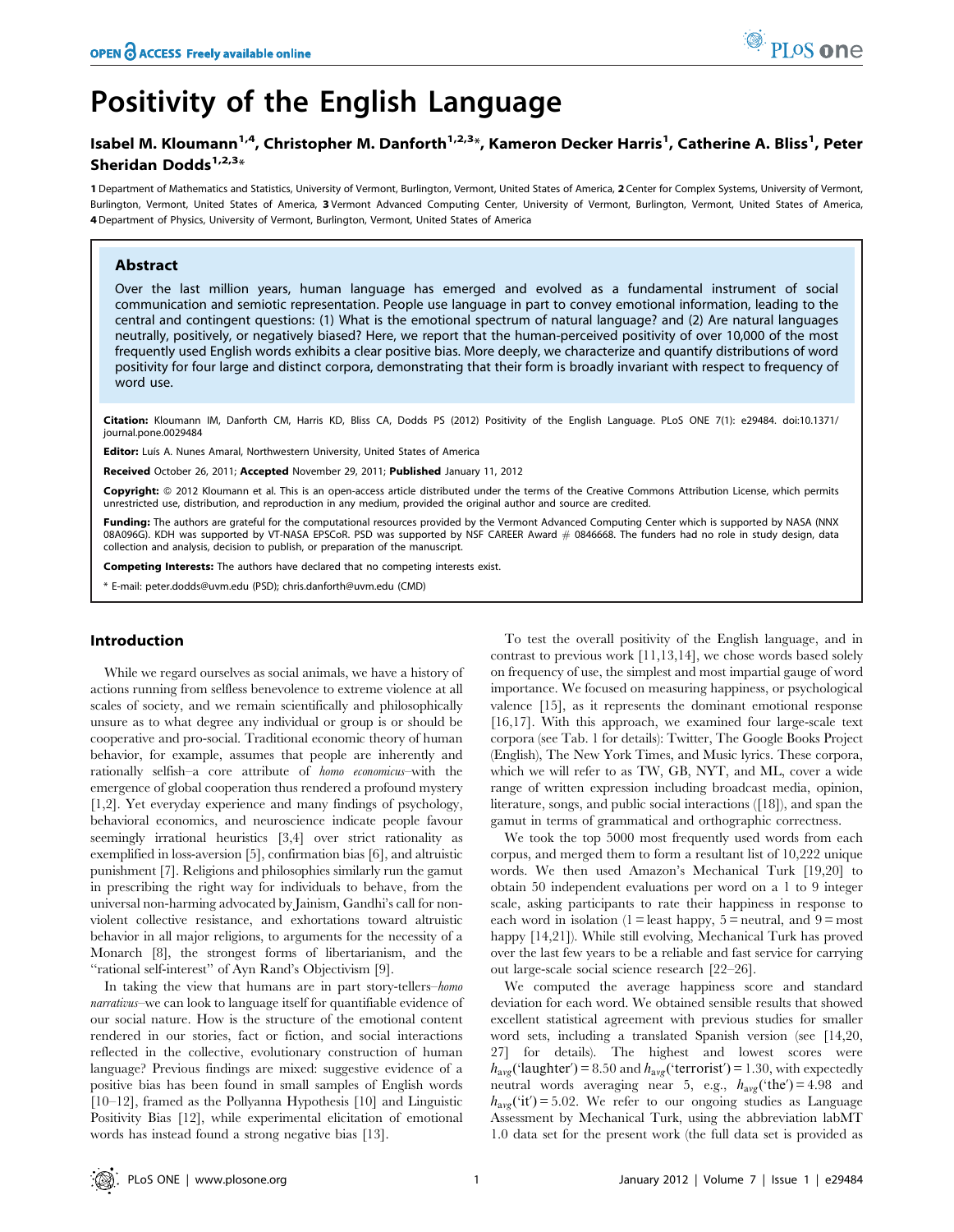Table 1. Details of the four corpora we examined for positivity bias.

| Corpus (Abbreviation):             | Date range            | $#$ Words             | $#$ Texts                  | Reference |
|------------------------------------|-----------------------|-----------------------|----------------------------|-----------|
| Twitter (TW)                       | 9/9/2008 to 3/3/2010  | $9.07 \times 10^{9}$  | $8.21 \times 10^8$ tweets  | [20, 31]  |
| Google Books Project, English (GB) | 1520 to 2008          | $3.61 \times 10^{11}$ | $3.29 \times 10^6$ books   | [32, 33]  |
| The New York Times (NYT)           | 1/1/1987 to 6/30/2007 | $1.02 \times 10^{9}$  | $1.8 \times 10^6$ articles | $[34]$    |
| Music lyrics (ML)                  | 1960 to 2007          | $5.86 \times 10^{7}$  | $2.95 \times 10^5$ songs   | $[21]$    |

doi:10.1371/journal.pone.0029484.t001

Supporting Information for [20]). Tabs. 12, 13, and 14 respectively give the top 50 words according to positivity, negativity, and standard deviation of happiness scores.

#### shown were formed using 35 equal-sized bins; the number of bins does not change the visual form of the distributions appreciably, and an odd number ensures that the neutral score of 5 is a bin center. We employed binning only for visual display, using the raw data for all statistical analysis.

#### Results and Discussion

In Fig. 1, we show distributions of average word happiness  $h_{\text{ave}}$ for our four corpora. We first discuss the overall distributions, i.e., those corresponding to the most frequent 5000 words combined in each corpus (black curves), and then examine the robustness of their forms with respect to frequency range. The distributions as

We see each distribution is unimodal and strongly positively skewed, with a clear abundance of positive words  $(h_{\text{avg}} > 5,$ yellow shade) over negative ones  $(h_{avg} < 5$ , gray shade). In order, the percentages of positive words are 72.00% (TW), 78.80% (GB), 78.38% (NYT), and 64.14% (ML). Equivalently, and as further supported by Fig. 1's upper inset plots of percentile



Figure 1. Positivity bias in the English language: normalized frequency distributions (solid black curves) of happiness scores for the 5000 most frequently used words in four corpora. Average happiness ratings for 10,222 words were obtained using Mechanical Turk with 50 evaluations per word for a total of 501,110 human evaluations (see main text). The yellow shade indicates words with average happiness scores above the neutral value of 5, gray those below. The symbols show normalized frequency distributions for words with given usage frequency ranks (see legend) suggesting a rough internal scale-free consistency of positivity Upper inset plots show percentile locations and the lower inset plots show the number of words found when cumulating toward the positive and negative sides of the neutral score of 5. doi:10.1371/journal.pone.0029484.g001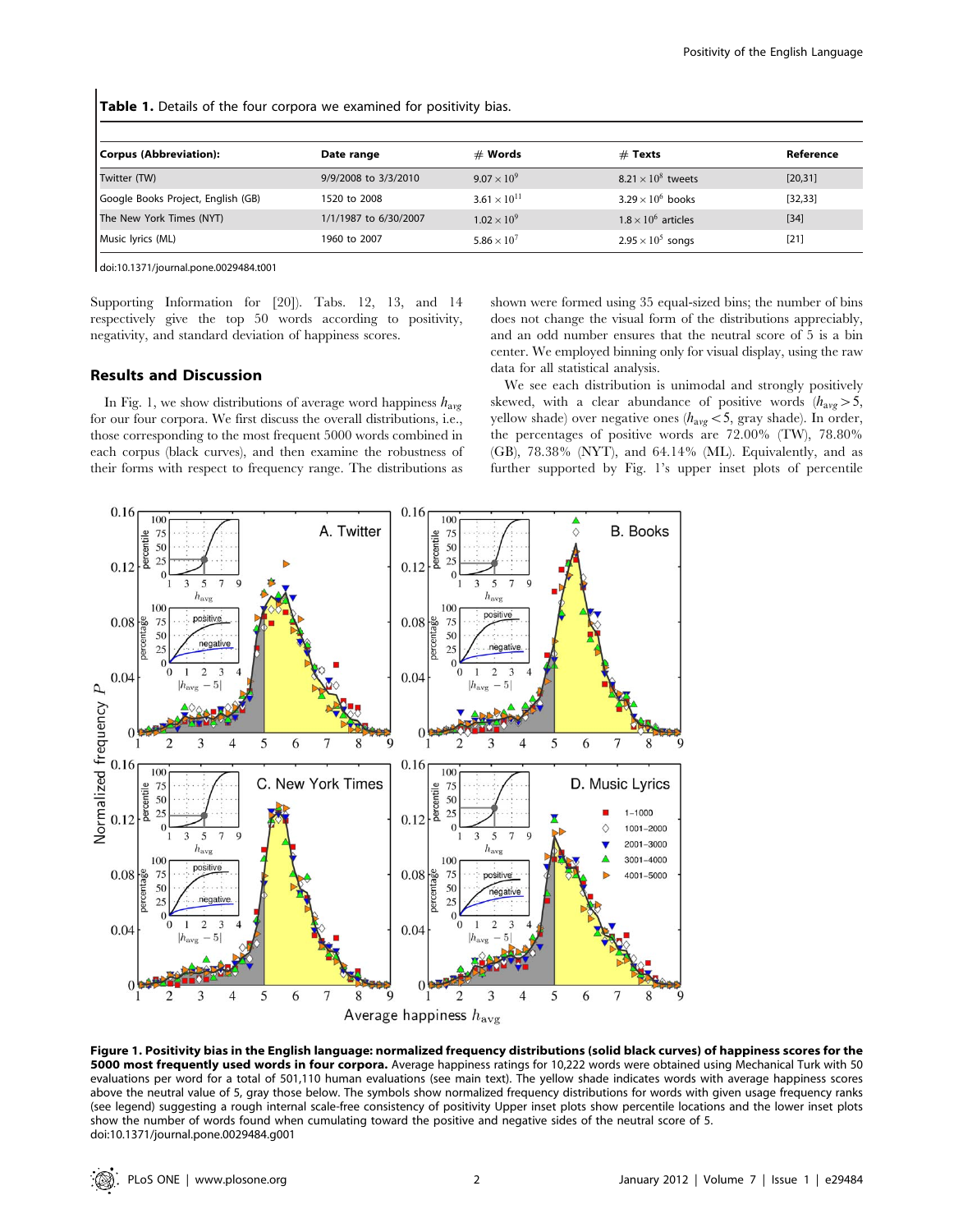

Figure 2. Example words for the New York Times as a function of average happiness  $h_{avg}$  and usage frequency rank r. Words are centered at their values of  $h_{\text{avg}}$  and r, and angles and colors are only used for the purpose of readability. Each word is a representative of the set of words found in a rectangle of size 0.5 by 375 in  $h_{avg}$  and r, with all 5000 words located in the background by light gray points. The collapsed  $h_{avg}$ distribution at the top matches that shown in Fig. 1. doi:10.1371/journal.pone.0029484.g002

location, we see the percentile corresponding to the neutral score of 5 is well below the median. The lower inset plots show how the number of positive and negative words increase as we cumulate moving away from the neutral score of 5; positive words are always more abundant further illustrating the positive bias. The mode average happiness of words is either above neutral (TW, GB, and NYT) or located there (ML). Combining words across corpora, we also see the same overall positivity bias for parts of speech, e.g., nouns and verbs (not shown), in agreement with previous work [12].

While these overall distributions do not match in detail across corpora, we do find they have an unexpected and striking internal consistency with respect to usage frequency. We provide a series of increasingly refined and nuanced observations regarding this emotional and linguistic phenomenon of scale invariance.

First, along with the overall distribution in each plot in Fig. 1, we also show distributions for subsets of 1000 words (symbols), ordered by frequency rank  $r$  (1–1000, 1001–2000, etc.). The similarity of these distributions suggests to the eye that common and rare words are similarly distributed in their perceived degree of positivity.

In Fig. S1, we provide statistical support via  $p$ -values from Kolmogorov-Smirnov tests for each pairing of distributions. Here, p-values are to be interpreted as the probability that two samples could have been derived from the same underlying distribution. The three corpora NYT, ML, and GB show the most internal agreement, and we see in all corpora that neighboring ranges of 1000 frequencies could likely match in distribution. Of the 40 pairwise comparisons across the four corpora, 29 show statistically significant matches  $(p>10^{-2})$ .

In any study of texts based on word counts, the words themselves need to be presented in some form as commonsense checks on abstracted measurements. To provide further insight into how word happiness behaves as a function of usage frequency rank, we plot a subsample of words for the New York Times in Fig. 2. We present analogous examples for the other three corpora in Figs. S2, S3, and S4. In these plots, usage frequency rank increases from bottom to top with average happiness along the bottom axis. To make clear the connection with Fig. 1, we include the overall distribution for the top 5000 words at the top of each plot. Each word is centered at the location of its values of  $h_{avg}$  and usage frequency rank. The alternating colors are used for visual clarity only, as are the random angles. Underlying the words, the light gray points indicate the locations of all of the most frequently used 5000 words.

Table 2. Linear fit coefficients, Spearman correlation coefficients, and p-values for average word happiness  $h_{\text{avg}}$  as a function of usage frequency rank  $r$ .

| Corpus                | $\alpha$               |      | $\rho_{\rm s}$ | $p$ -value            |
|-----------------------|------------------------|------|----------------|-----------------------|
| Twitter               | $-7.78 \times 10^{-5}$ | 5.67 | $-0.103$       | $2.3 \times 10^{-13}$ |
| <b>Books</b>          | $-3.04 \times 10^{-5}$ | 5.62 | $-0.013$       | $3.5 \times 10^{-1}$  |
| <b>New York Times</b> | $-4.17 \times 10^{-5}$ | 5.61 | $-0.0437$      | $2.0 \times 10^{-3}$  |
| Music Lyrics:         | $-6.12 \times 10^{-5}$ | 5.45 | $-0.0808$      | $1.0 \times 10^{-8}$  |

Fit is  $h_{avg} = \alpha r + \beta$ .

doi:10.1371/journal.pone.0029484.t002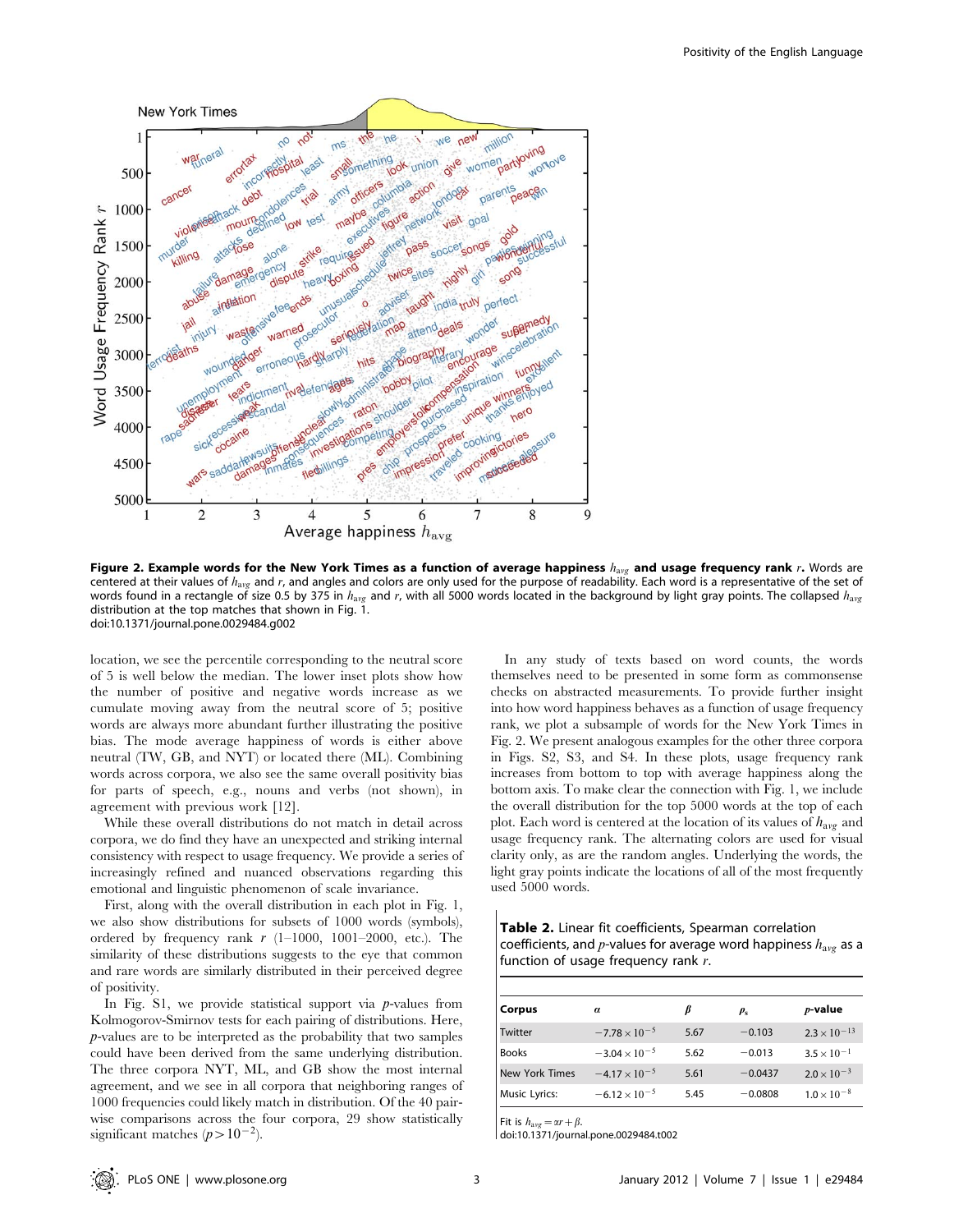For the New York Times example, we find that the word pattern for average happiness and usage frequency rank is indeed reasonable. Down the right hand side of Fig. 2, we see highly positive words while decreasing in usage frequency such as 'love', 'win', 'comedy' 'celebration', and 'pleasure'. Similarly, down the left hand side, we find 'war', 'cancer', 'murder', 'terrorist', and 'rape'. Words of flat affect such as 'the', 'something', 'issued', and 'administrator' run down the middle of the happiness spectrum. For words with usage frequency rank near 2500, moving left to right in the plot, we find the sequence of increasingly positive words 'jail', 'arrest', 'inflation', 'fee', 'ends', 'advisor', 'taught', 'india' 'truly', and 'perfect'. Moving through the space represented in other directions gives further reassurance of the general trends we observe here. Note that the random sampling of words used to generate these figures much more coarsely samples the word distributions for neutral or medium levels of happiness.

While the four corpora share common words in their most frequent 5000, numerous words appear in only one corpus. For example, 'rainbows' and 'kissing' make the top 5000 only for Music Lyrics, and 'punishment' the same for the Google Books corpus (see Tabs. S1 and S2). Moreover, the usage frequency rankings change strongly, as a visual comparison of Fig. 2 with Figs. S2, S3, and S4 reveals. Further detailed comparisons can be made directly from the labMT 1.0 data set [20].

To bolster our observations quantitatively, we first compute a linear regression and a Spearman correlation coefficient  $\rho_s$  and

associated p-value (two-sided) for  $h_{\text{avg}}$  as a function of usage frequency rank, r. We record the results for each corpus in Tab. 2.

The slopes of linear fits are all negative but extremely small, ranging from  $-3.04 \times 10^{-5}$  (GB) to  $-7.78 \times 10^{-5}$  (TW). All corpora also present a weak negative correlation, ranging from  $\rho_s = -0.013$  (GB) to  $-0.103$  (TW). The correlation for the Google Books corpus is not statistically significant  $(p = 0.35)$ , while it is for the other three, and especially so for TW and ML  $(p=2.3\times10^{-13}$  and  $1.0\times10^{-8}$ ).

We next move to a more detailed quantitative view of the word happiness distribution as a function of word usage frequency. In Fig. 3, we show how deciles behave as a function of usage frequency rank. Using a sliding window containing 500 words, we compute deciles moving down the usage frequency rank axis. Using these 'jellyfish plots', we see that apart from the lowest decile (which is universally uneven), GB and NYT are very stable while a slight negative trend is perceptible for TW and ML. We can now with some confidence state that the measured, edited writing of the New York Times and the Google Books corpus possess a remarkable scale invariance in emotion with respect to word usage frequency. The emotional content of words on Twitter and in music lyrics, while still roughly similar across usage frequency ranks, show a small bias towards common words being disproportionately positive in comparison with increasing rare ones. The bias is sufficiently small as to be likely indiscernible by an individual familiar with these corpora; moreover, cognitive



Figure 3. Deciles for average word happiness  $h_{avg}$  distributions as a function of word usage frequency rank r. These 'jellyfish plots' are created using a sliding window of 500 words moving down the vertical axis of usage frequency rank in increments of 100. The gray points mark  $(h_{\text{avg}},r)$  for individual words, as in Fig. 2. The overall distributions of  $h_{\text{avg}}$ , matching those in Fig. 1, cap each plot. doi:10.1371/journal.pone.0029484.g003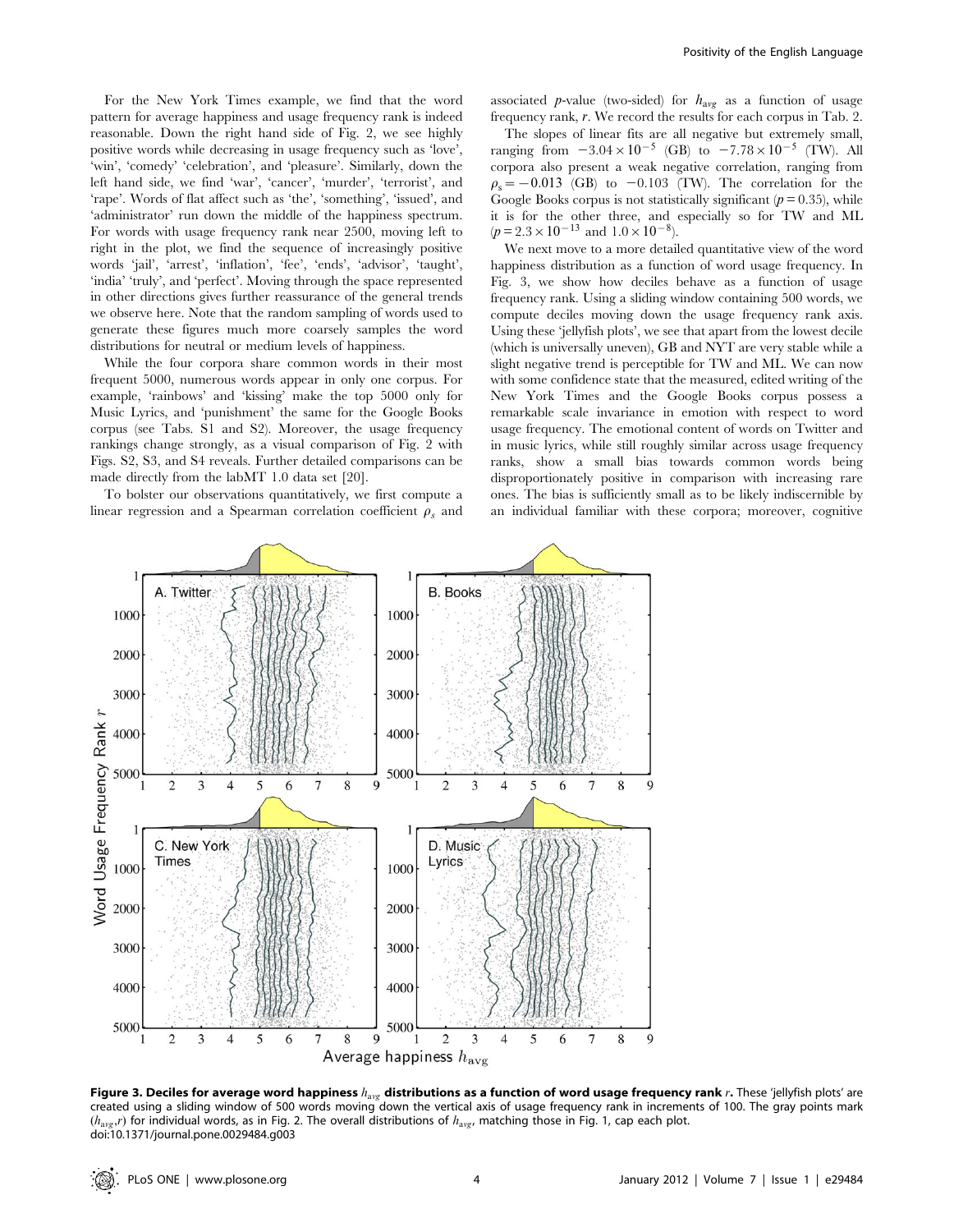We have thus far considered distributions of average happiness values for words. Each word's estimate comes from a distribution of assessment scores, and a useful, simple investigation can be carried out on the standard deviation of individual word happiness,  $h_{\sigma}$ .

A range of word and concept categories yielded high  $h_{\sigma}$  in our study, the top 50 of which are shown in Tab. S3. At the top of the list, we observe words that are or relate to profanities, alcohol and tobacco, religion, both capitalism and socialism, sex, marriage, fast foods, climate, and cultural phenomena such as the Beatles, the iPhone, and zombies. As a result of variation in the rater's preferences perhaps due to inherent controversy or cultural and demographic variation, these terms all elicited diverse responses.

We repeat our analyses of  $h_{avg}$  for  $h_{\sigma}$  by first considering a sample of words for the Google Books corpus, Fig. 4, and then the behavior of deciles, Fig. 5. (In Fig. S5 we present the overall distributions, the equivalent of Fig. 1.) For our entire collection of words, we find most values of  $h_{\sigma}$  fall in the range [0.5,2.5].

In Fig. 4, we show example words from the Google Books corpus as a function of word usage frequency rank and standard deviation (Figs. S6, S7, and S8 show the same for TW, NYT, and ML). The right hand side of Fig. 4 shows example words with high  $h_{\sigma}$  and increasing usage frequency rank including 'work', 'pay', 'summer', 'churches', 'mortality' and 'capitalism'. For low  $h_{\sigma}$  (the left hand side of Fig. 4), we see basic, neutral words such as 'these', 'types', 'inch', and 'seventh'.

While this word diagram is primarily intended for qualitative purposes, we see that for  $h_{\sigma}$ , the overall trend for Google Books is a gradual increase as a function of usage frequency rank. In other

words, relatively rarer words have higher standard deviations in comparison with relatively more common ones. This is confirmed visually in Fig. 5, where we present jellyfish plots showing deciles for all four corpora. The Music Lyrics corpus shows a similar increase in  $h_{\sigma}$  with usage frequency rank as GB, whereas TW and NYT corpora exhibit no obvious linear variation. These observations are supported by the linear fits and Spearman correlation coefficients recorded in Tab. 3, where we consider  $h_{\sigma}$ as a function of usage frequency rank. All linear approximations yield a very small positive growth, with both the TW and NYT corpora clearly smaller than the other two, particularly TW. The corresponding Spearman correlation coefficients indicate we have statistically significant monotonic growth in  $h_{\sigma}$  for GB, ML, and NYT, particularly the first two, and indicates no evidence of growth for TW.

All told, we find slight deviation from an exact scaling independence of  $h_{avg}$  and  $h_{\sigma}$  in terms of usage frequency rank, but it is highly constrained and corpus specific. In particular, the corpora that show a slight negative correlation between  $h_{\text{avg}}$  and usage frequency rank, TW and ML, do not match those showing a positive correlation between  $h_{\sigma}$  and usage frequency rank, GB and ML.

Our findings are that positive words strongly outnumber negative words overall, and that there is a very limited, corpusspecific tendency for high frequency words to be more positive than low frequency words. These two aspects of positivity and usage frequency can only be separated with the kind of data we study here. Previous claims that positive words are used more frequently [10–12], suffered from insufficient, non-representative data. For example, Rozin et al. recently compared usage frequencies for just seven adjective pairs of positive-negative



Figure 4. Example words for the Google Books corpus as a function of usage frequency rank and standard deviation of happiness estimates. Similar to Fig. 2, each word shown represents all words in rectangles of size 0.2 and 375 in  $h_a$  and r. The histogram at the top of the figure represents the overall distribution for  $h_{\sigma}$  for the first 5000 most frequent words. The light gray points indicate locations of the most frequent 5000 words in the Google Books corpus. doi:10.1371/journal.pone.0029484.g004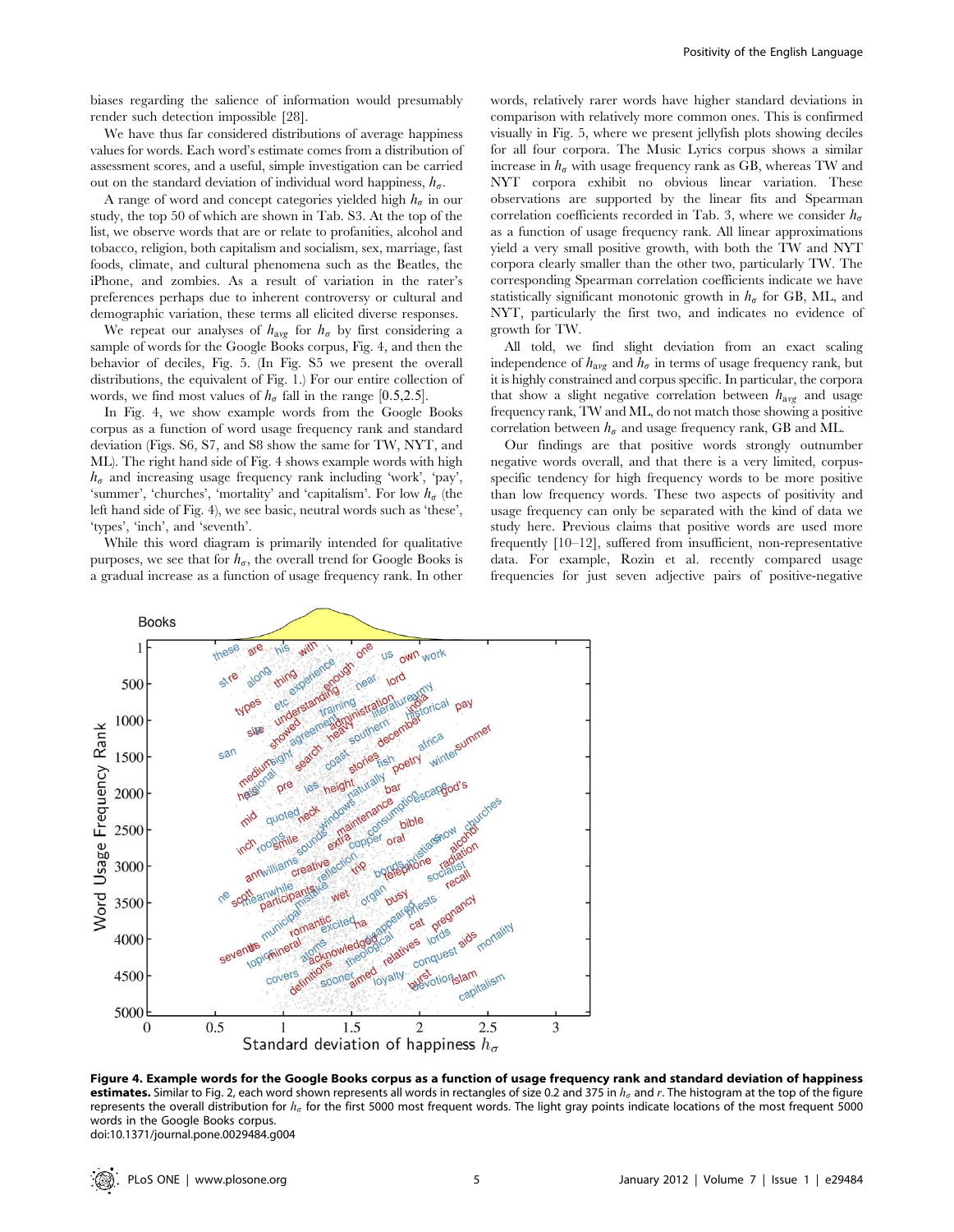

Figure 5. Deciles for standard deviations. As for Fig. 3, these 'jellyfish plots' are created using a sliding window of 500 words moving across the horizontal axis of usage frequency rank increments of 100. doi:10.1371/journal.pone.0029484.g005

opposites [11]. Augustine et al. showed that average happiness and usage frequencies for 1034 words [14] were more positively correlated than we observe here [12]; however, since these words were chosen for their meaningful nature [14,29,30] rather than by their rate of occurrence, their findings are naturally tempered. A positivity bias is also not inconsistent with many observations that negative emotions in isolation are more potent and diverse than positive words [28].

In sum, our findings for these diverse English language corpora suggest that a positivity bias is universal, that the emotional spectrum of language is very close to self-similar with respect to frequency, and that in our stories and writings we tend toward prosocial communication. Our work calls for similar studies of

Table 3. Spearman correlation coefficients for standard deviation of word happiness estimates as a function of usage frequency rank.

| Corpus                | $\alpha$              |      | $\rho_{\rm s}$ | $p$ -value            |
|-----------------------|-----------------------|------|----------------|-----------------------|
| Twitter               | $1.47 \times 10^{-6}$ | 1.35 | 0.0116         | $4.1 \times 10^{-1}$  |
| <b>Books</b>          | $3.36 \times 10^{-5}$ | 1.27 | 0.176          | $5.0 \times 10^{-36}$ |
| <b>New York Times</b> | $9.33 \times 10^{-6}$ | 1.32 | 0.0439         | $1.9 \times 10^{-3}$  |
| <b>Music Lyrics</b>   | $2.76 \times 10^{-5}$ | 1.33 | 0.134          | $1.6 \times 10^{-21}$ |

Fit is  $h<sub>a</sub> = \alpha r + \beta$ . doi:10.1371/journal.pone.0029484.t003 other languages and dialects, examinations of corpora factoring in popularity (e.g., of books or articles), as well as investigations of other more specific emotional dimensions. Related work would explore changes in positivity bias over time, and correlations with quantifiable aspects of societal organization and function such as wealth, cultural norms, and political structures. Analyses of the emotional content of phrases and sentences in large-scale texts would also be a natural next, more complicated stage of research. Promisingly, we have shown elsewhere for Twitter that the average happiness of individual words correlates well with that of surrounding words in status updates [20].

#### Supporting Information

Figure S1 Results of Kolmogorov-Smirnov tests comparing word happiness distributions shown in Fig. 1. For each corpus, the  $p$ -value reports the probability that the two samples being compared could come from the same distribution with lighter colors meaning more likely. The gray-scale corresponds to  $log_{10} (p-value)$ . (TIFF)

Figure S2 Example words for Twitter as a function of usage frequency rank and average happiness. (TIFF)

Figure S3 Example words for the Google Books corpus as a function of usage frequency rank and average happiness.

(TIFF)